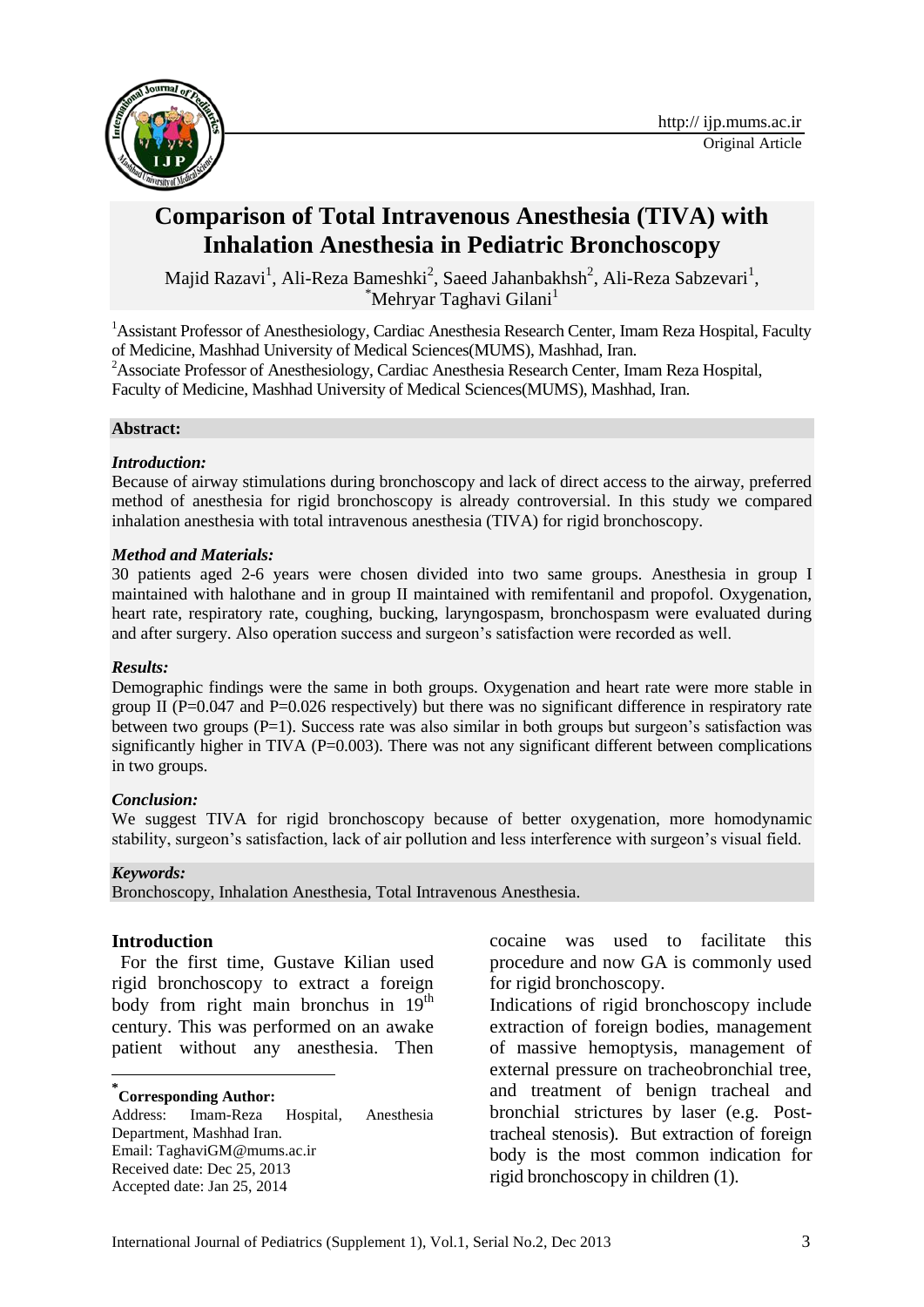The main principles for optimal anesthesia for rigid bronchoscopy include: rapid induction, the least homodynamic instability, sufficient ventilation and oxygenation, Suppression of coughing, adequate maxillary and glottis relaxation for rapid placement of rigid bronchoscope and safe reversal with minimal postoperative complications.

Several methods of anesthesia are suggested including (1) IV sedation and use of muscle relaxants and maintenance by inhaling agents (2), induction and maintaining by inhaling agents with preserved spontaneous respirations (3), induction and maintaining by IV drugs with controlled or spontaneous ventilation (2-7) and pure intravenous method with jet ventilation (4).

When complete tracheal obstruction is probable and patient might not tolerate supine position, for example in giant parathyroid or para-tracheal tumors or foreign bodies that causes complete airway obstruction, it is better to use inhalation anesthesia with spontaneous ventilation to perform bronchoscopy (5) but now TIVA (total intravenous anesthesia) is the most common method for rigid bronchoscopy  $(2,5)$ .

According to serious cardiovascular challenges during rigid bronchoscopy and probability of hyperventilation and hypoxia, light or deep anesthesia with halothane may cause arrhythmia so it's better not to use halothane (5,7) and because of prolonged apnea periods, it's better not to use  $N_2O$  too. Severe tracheal injury may occur because of bucking in rigid bronchoscopy so we should use muscle relaxants for adequate relaxation and controlled ventilation.

The other major problem is leak of inhaling anesthetic agents through eye piece of bronchoscope during extraction of foreign body .so according to inhibit environmental pollution, anesthetist would prefer total IV anesthesia. Since each of these two methods has advantages and disadvantages, in this paper we compare them for complications, the success and surgeon's satisfaction.

### **Materials and Methods**

After Deputy of Research and Ethical committee approval, thirty patients  $2 - 6$ years old in ASA class I (American Society of Anesthesiologists) were included in this randomized study. They divided into two groups, inhalation anesthesia conducted on group I (n=15) and total IV method was used in group II ( $n=15$ ).

Vital signs, indication of bronchoscopy and pulmonary symptoms before intervention were recorded and pulse-oximeter and monitoring was connected. Preoxygenation was done for 3 minutes in all cases. Induction by Fentanyl (2μg/kg) and Thiopental (3-5 mg/kg) and Succinylcholine (1-2 mg/kg) was done in group I. The patients received 1-2% halothane to maintain anesthesia after insertion of bronchoscope by Ear-Nose-Throat specialist. Succinylcholine was repeated if needed.

In group II Remifentanil (1 μg/kg), Propofol (2 mg/kg) and Succinylcholine (1-2 mg/kg) were used for induction and anesthesia was maintained by Remifentanil  $(0.2-0.3\mu g/kg)$  and propofol  $(50-100$ μg/kg/min). Atracurium was used (0.3 mg/kg bolus) for prolonged operations.

Heart rate, respiratory rate and arterial oxygen saturation were controlled after induction and also  $5$ ,  $10$ ,  $20$ ,  $30$  minutes after start of bronchoscopy and also in recovery room and at the time of entrance to the ward. Spo<sub>2</sub> more than  $95\%$ ,  $85 \leq S$ po $\geq 95$ and  $Spo<sub>2</sub>< 85$  prolonged for at least thirty seconds considered normal, mild and severe hypoxia, respectively.

Intra and postoperative complications such as coughing, bucking, laryngospasm, bronchospasm, pneumothorax, cyanosis,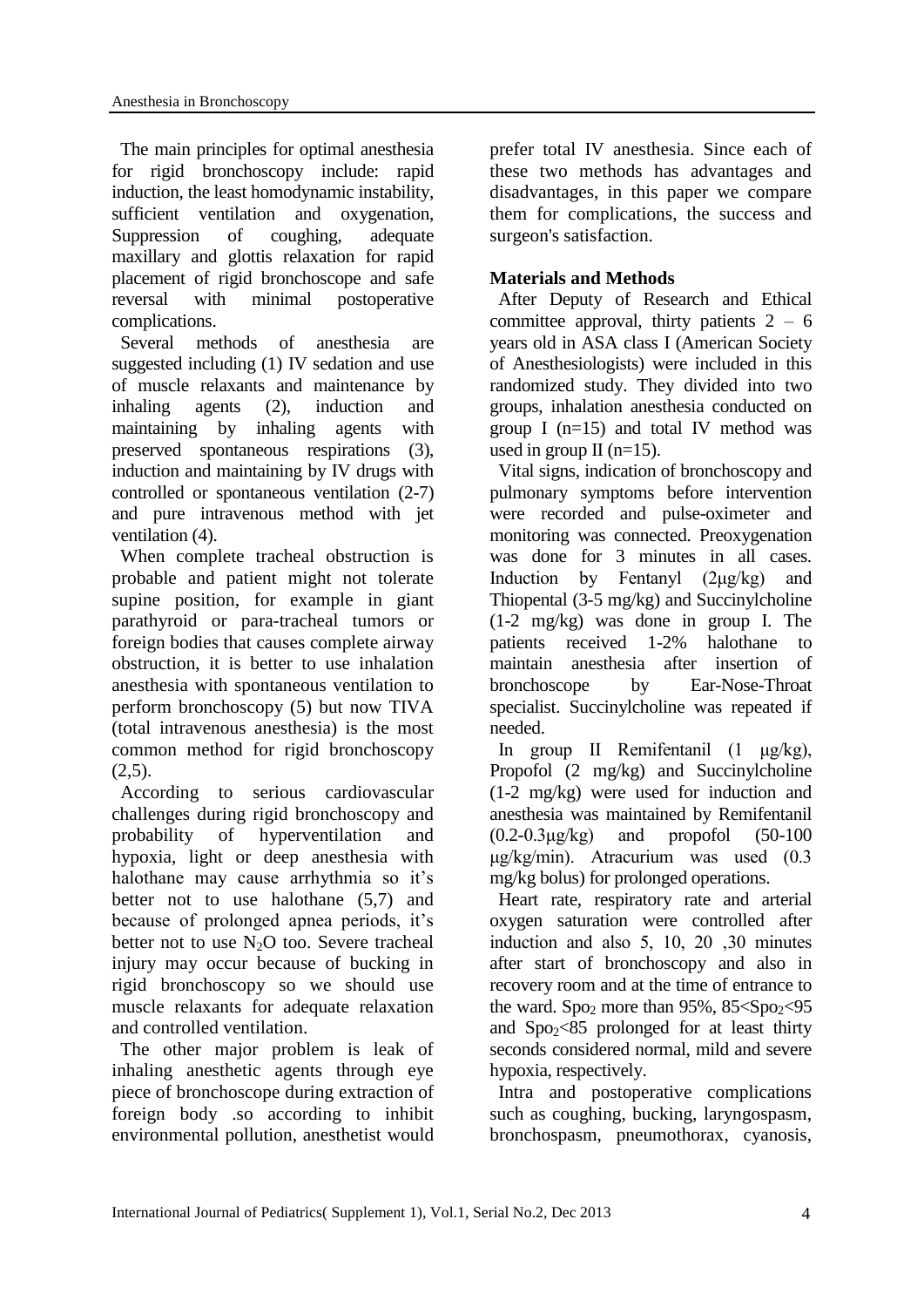bradycardia and breath holding were recorded. Bronchoscopy success and surgeon satisfaction that was related to adequate muscular relaxation assessed at the end of the operation. The data was analyzed by chi-square, Fisher exact test and student T-test. P-value less than 0.05 considered significant.

#### **Results**

There wasn't any significant difference in age, weight and gender distribution between two groups (Table 1). The most common indication for bronchoscopy was foreign body (70%) (Table 2) and the most common pulmonary sign before operation was expiratory wheezing (21%) (Table 3).

**Table1:** Demographic data of the patients in both groups.

| <b>Variable</b> | <b>Inhalation</b><br>Anesthesia | <b>Totally</b><br><i>intravenous</i><br><b>Anesthesia</b> | <b>P-value</b> |
|-----------------|---------------------------------|-----------------------------------------------------------|----------------|
| Age(y)          | $3.8 + 21.1$                    | $2.9 + 1.3$                                               | 0.77           |
| Weight $(Kg)$   | $12.2+0.9$                      | $11.1 + 2.6$                                              | 0.93           |
| Sex (MF)        | 9/6                             | 10/5                                                      | 0.84           |

**Table2:** The causes of the bronchoscopy in both groups  $N$   $(\% )$ .

| <b>Cause of bronchoscopy</b> | <b>Frequency</b> |
|------------------------------|------------------|
| Foreign body                 | 21(70)           |
| <b>Respiratory distress</b>  | 4(13.3)          |
| Tracheal stenosis            | 4(13.3)          |
| Laryngeal injury             | 1(3.3)           |

**Table3:** The symptoms of the patients prior to the operation  $N$  (%).

| <b>Pulmonary symptoms before</b><br>surgery | <b>Frequency</b> |  |  |
|---------------------------------------------|------------------|--|--|
| Expiratory wheezing                         | 10(33.3)         |  |  |
| Respiratory distress                        | 6(20.0)          |  |  |
| Chronic coughing                            | 5(16.7)          |  |  |
| Inspiration stridor                         | 3(10.0)          |  |  |
| Others                                      | 6(20.0)          |  |  |

Mean arterial  $O_2$  saturations (SpO<sub>2</sub>) in both groups are shown in figure 1. Variation of  $SpO<sub>2</sub>$  from normal base was more significant in group I. This difference was especially more significant in 5, 10 and 30 minutes after induction and mild to moderate

hypoxia was reported. Spo<sub>2</sub> changes in group II was in normal range. Mean  $Spo<sub>2</sub>$ differences in 5, 10 and 30 minutes after induction were statistically different in two groups (P=0.005, P=0.033 and P=0.047, respectively).



**Fig 1:** Peripheral O2 saturation changes during bronchoscopy (Mean)



**Fig2:** Respiratory rate changes during bronchoscopy (Mean).

Among 15 cases in group I, hypoxia wasn't seen in 6 cases  $(40\%)$ , 5 cases had mild hypoxia (33.3%) and 4 cases had severe hypoxia (26.6%) and among 15 cases in group II, hypoxia wasn't seen in 13 cases (86.6%) and only two patient had mild hypoxia (13.3%). There was not any statistically significant difference in  $Spo<sub>2</sub>$ between two groups after bronchoscopy and in recovery and the time of entrance to ward.

Respiratory rate was almost the same in both groups before and after bronchoscopy  $(P=1)$  and in recovery also there wasn't any significant difference (P=0.064).

Heart rate was increased after induction in group I and it reached to maximum after 20 minutes. HR was decreased after induction and in recovery in group II (fig. 3) that it was significantly different between two groups (P-value was 0.027,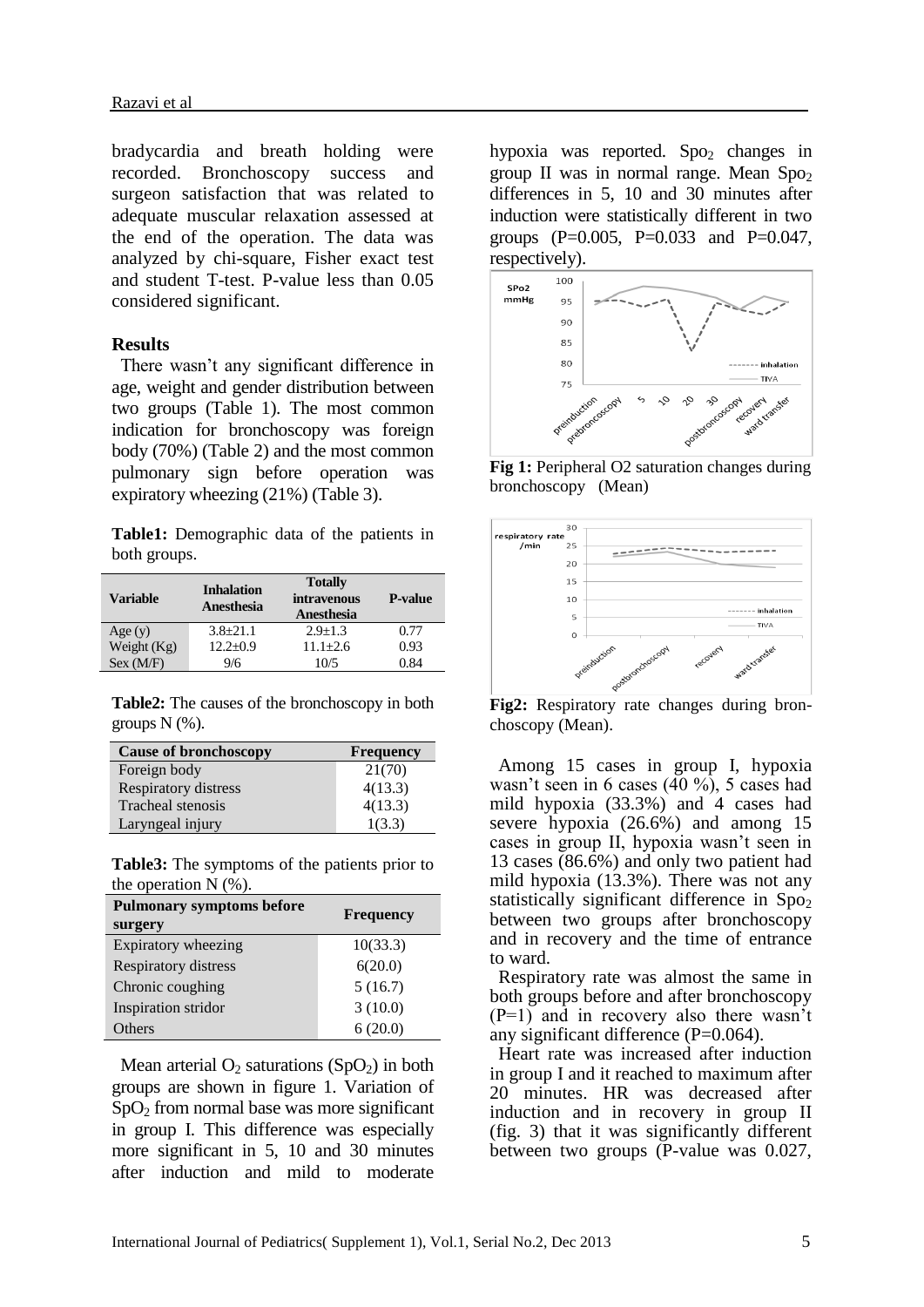0.045 and 0.026 in 5, 10 and 20 minutes after induction, respectively).



**Fig 3:** Heart rate changes during bronchoscopy (Mean)

**Table4:** The frequencies of the post-intubation complications. N  $(\%)$ .

**Complications Coughing Bucking Laryngospasm Bronchospasm Muscular rigidity** inhalation anesthesia <sup>5</sup> (33.3) 7 (46.7) 3 (20) 1 (6.7) 1 (6.7) Total intravenous anesthesia 4 (26.7) 1 (6.7) 1 (6.7)  $\overline{0}$ (0.0) 3 (20) P value  $P= 1$   $P= 0.74$   $P= 0.267$   $P= 0.78$   $P= 0.856$ 

|              | Group | Good     | <b>Moderate</b> | Poor  | P value   |
|--------------|-------|----------|-----------------|-------|-----------|
| Bronchoscopy |       | 10(66.7) | 2(13.3)         | 3(20) | $P=0.637$ |
| success      | Н     | 8(55.3)  | 4(26.7)         | 3(20) |           |
| Surgeons'    |       | 4(26.7)  | 5(33.3)         | 6(60) |           |
| satisfaction |       | 11(77.3) | 4(26.7)         | 0(0)  | $P=0.003$ |

### **Discussion**

During rigid bronchoscopy the field of operation is out of reach of anesthetist while airway is manipulating during these operations, so a safe anesthesia method to maintain good oxygenation and stable homodynamic, with the least complications, is challenging for anesthetists.

Perrin et al (5) suggested IV anesthesia with propofol and Spontaneous assisted ventilation. They recommended muscular relaxation may be dangerous because of near complete tracheal stenosis and lack of tolerance supine position in giant paratracheal or mediastinal tumors in these patients.

Natalini et al (4) compared the effectiveness of two modalities of external ventilation during rigid bronchoscopy: intermittent negative pressure ventilation (INPV) and external high-frequency

oscillation (EHFO). As compared to SAV, INPV in patients during rigid bronchoscopy reduces need to administration of opioids, shortens recovery time, prevents respiratory acidosis, excludes the need for manually assisted ventilation and affords optimal surgical conditions.

The complications were compared on table 4 and there are no significant differences. Outcome of the bronchoscopies were good in 10 cases (66.6%) of group I and in 8 cases (53.3%) of group II and totally, there wasn't significant difference between success rate

Surgeon satisfaction was significantly higher in the group II and poor satisfaction

wasn't reported in this group (Table 5).

in two groups  $(P=0.637)$ .

Hanowell et al (8) used controlled ventilation and muscle relaxants. Hypoxia was seen in 20%, re-intubation in 21%, need for extubation in recovery or ICU because of prolonged relaxation was reported in 47% of these patients.

Taha et al conducted a study in 2005 to compare intubating conditions and cardiovascular changes following induction of anesthesia and tracheal intubation in patients receiving either lidocaineremifentanil-propofol (group P) or lidocaineremifentanil-thiopental (group T) prior to induction. They concluded that Lidocaineremifentanil-propofol is superior to lidocaine-remifentanil-thiopental for tracheal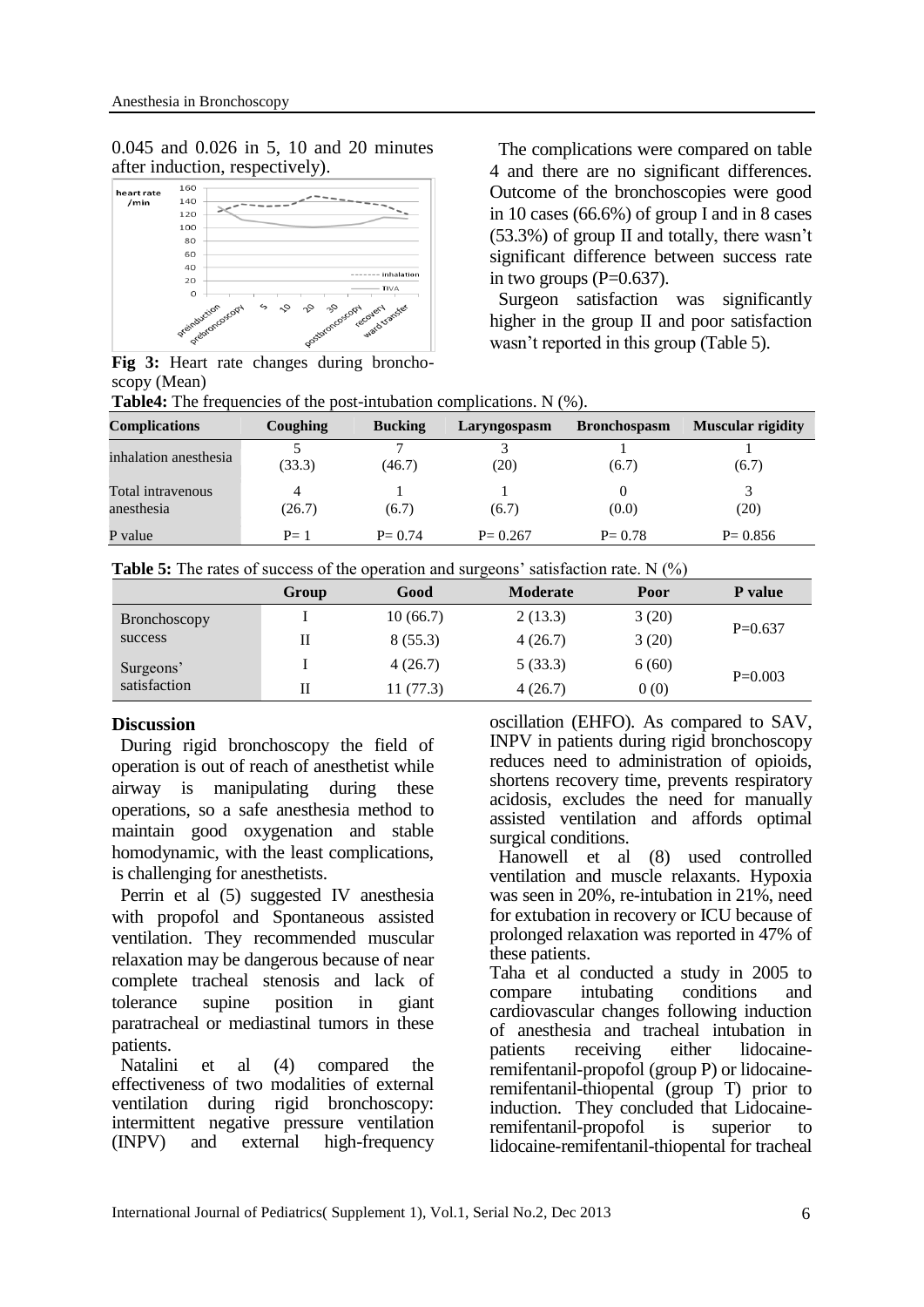intubation without muscle relaxants. However, it induces more hypotension and bradycardia. While in our study, comparing HR in two groups, we saw higher rate of tachycardia in group I, especially 5 and 20 minutes after induction and at the end of bronchoscopy. But there was not any significant difference in recovery room and transferred to ward. Three cases of bradycardia were reported in total intravenous method that was controlled by decreasing infusion rate of Remifentanil. Bucking, coughing and laryngospasm were the most common complications in the first group against muscular rigidity and coughing which were the most common complications in the second group.

Perin et al suggested light anesthesia and surgical technique as common causes of coughing, that is manageable by lidocaine and avoiding physical stimulations during surgery, they also reported that bucking should be prevented by increasing the depth of anesthesia to avoid painful stimulations during motion of rigid bronchoscope in tracheobronchial tree (1).

We didn't use lidocaine in our study and might be inadequate depth of anesthesia in group I was the reason for higher incidence of bucking in this group and also Remifentanil might be the cause of muscular rigidity in group II, although, the frequency of complications wasn't statistically different between two groups. Another complication during anesthesia with inhaling agents is environmental pollution and interference with surgeon's sight during rigid bronchoscopy because of evaporation of the substance and threat of eye piece contamination (9).

We observed less success of bronchoscopy in inhalation anesthesia method because of interference with surgeon's sight, but there wasn't any significant difference in final outcomes of the bronchoscopy between two groups in our study. But according to several factors such as better visual filed, muscular relaxation and lack of unpleasant odor, the

surgeon satisfaction rate was significantly high in group II comparing to the other one.

### **Conclusion**

Better oxygenation and more homodynamic stability were reported in total IV method and Bucking and Laryngospasm were less common in this group. As air scavenging systems were not accessible in most of operation rooms in our country and for higher satisfaction of surgeons, we insisted on total intravenous anesthesia for rigid bronchoscopy.

# **Acknowledgment**

This study was approved and supported by the Research Council of Mashhad University of Medical Sciences. Authors are thankful to Cardiac Anesthesia Research Center who helped us in data analysis and editing this report, anesthesia personnel of Sheikh Pediatric Hospital, all children and parents that participated in this study.

### **References**

1. Aydogan LB, Tuncer U, Soylu L, [Kiroğlu M,](http://www.ncbi.nlm.nih.gov/pubmed?term=Kiro%C4%9Flu%20M%5BAuthor%5D&cauthor=true&cauthor_uid=16242787) [Ozsahinoglu C.](http://www.ncbi.nlm.nih.gov/pubmed?term=Ozsahinoglu%20C%5BAuthor%5D&cauthor=true&cauthor_uid=16242787) Rigid bronchoscopy for the suspicion of foreign body in the airway. Int Pediater Otorhinolaryngol. 2006 May; 70(5): 823-8.

2. Allman KG, Wilson IH. Oxford handbook of anesthesia.  $2<sup>th</sup>$  ed. New York: Oxford university press 2002: 374-37.

3. Kain ZN, O'connor TZ, Bede CB. Management of tracheobronchial and esophageal foreign bodies in children. J Clin Anesth 1994 Jan-Feb; 6(1):28-32.

4. Natalini G, Cavaliere S, Seramondi V, Foccoli P, Vitacca M, Ambrosino N, et al. Negative pressure ventilation vs external high-frequency oscillation during rigid bronchoscopy. A controlled randomized trial. Chest. 2000 Jul; 118(1):18-23.

5. Perrin G, Clot HG, Martin C. Safety of interventional rigid bronchoscopy using intravenous assisted ventilation, chest. 1992; 102: 1526-1530.

6. Taha S, Siddik-Sayyid S, Alameddine M, Wakim C, Dahabra C, Moussa A, et al.